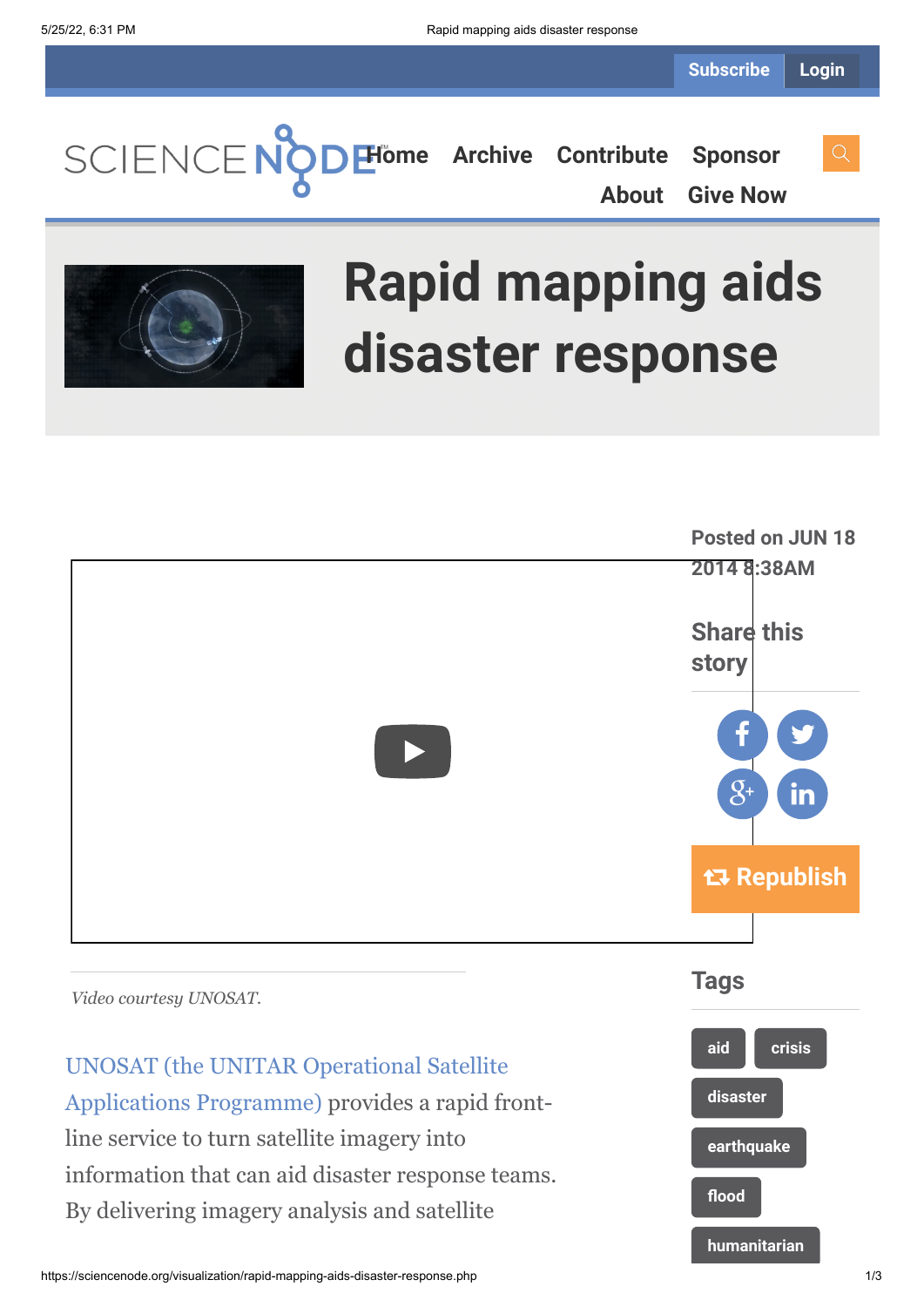#### 5/25/22, 6:31 PM Rapid mapping aids disaster response

solutions to relief and development organizations — both within and outside the UN system — UNOSAT helps to make a difference in critical areas such as humanitarian relief, human security, and development planning.

Since 2001, UNOSAT has been based at [CERN,](http://www.cern.ch/) near Geneva, Switzerland, and is supported by [CERN's IT Department](http://information-technology.web.cern.ch/) in the work it does. Last month, UNOSAT's Eleanor Rusack and Harry [Kendall came to the department to talk about the](https://indico.cern.ch/event/305084/) work they and their colleagues are doing through the program. The video of their talk is available [here](http://cds.cern.ch/record/1704275).

*Find out more about UNOSAT in our feature [article 'Satellites, servers, and story-telling help](http://www.isgtw.org/feature/satellites-servers-and-story-telling-help-disaster-rapid-response) disaster rapid response'.*

*- Andrew Purcell*